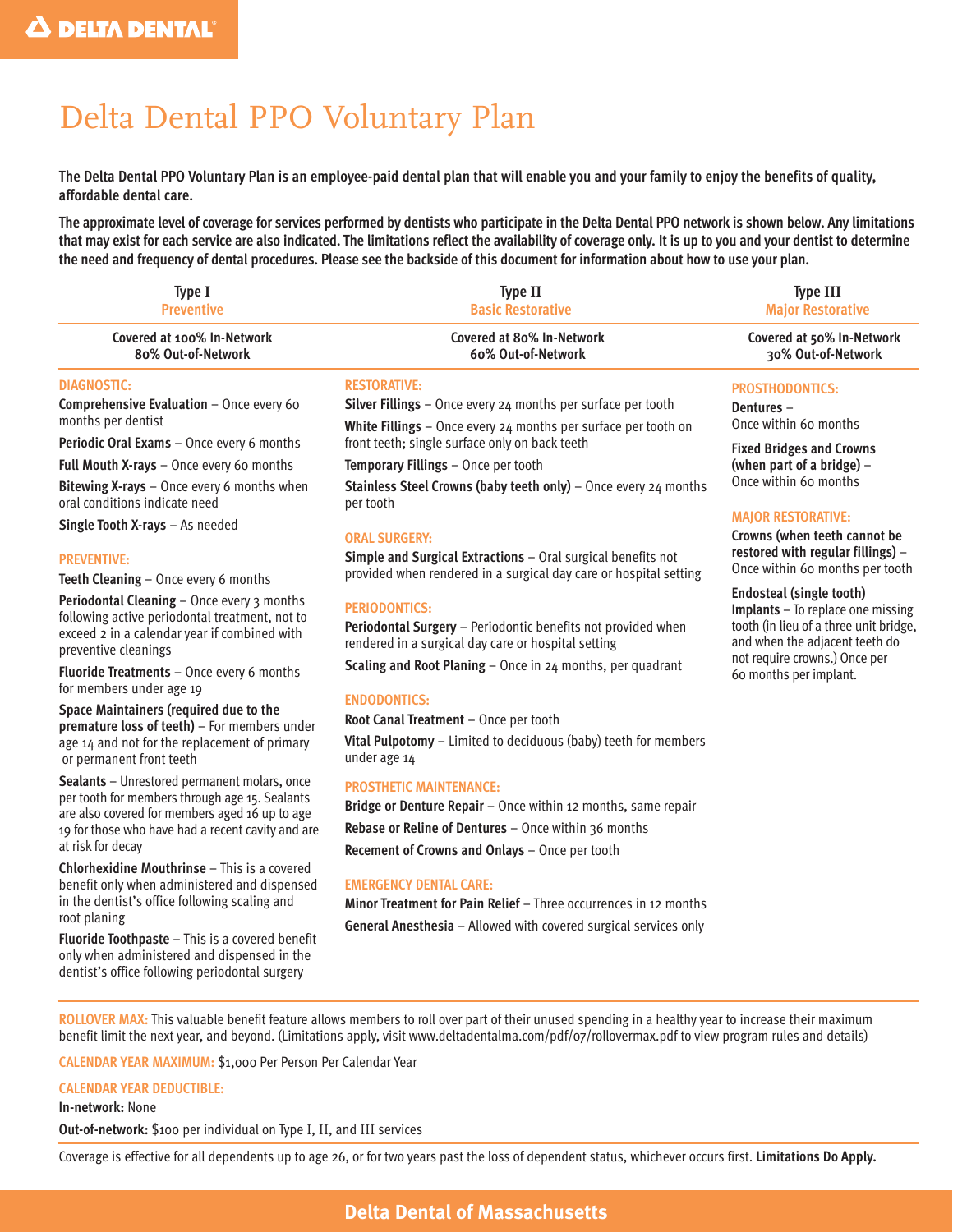## **Preferred Voluntary Dental Plan**

List of Covered Services

#### **DIAGNOSTIC SERVICES**

- D0120 Periodic oral examination
- D0140 Limited oral evaluation problem focused
- D0150 Comprehensive oral evaluation
- D0160 Detailed and extensive oral evaluation problem focused
- D0170 Re-Evaluation limited problem focused
- D0180 Comprehensive periodontal evaluation -
- new or established patient
- D0210 Full-mouth x-ray series
- D0220 Single x-ray
- D0230 Additional x-ray
- D0270 Single bitewing x-ray
- D0272 Two bitewing x-rays
- D0274 Four bitewing x-rays
- D0277 Vertical bitewing series (7 to 8 films)
- D0330 Panoramic x-ray
- D0999 Unspecified diagnostic procedure, by report\*\*
- *\*\* This code may be used for reimbursing Chlorhexidine and prescription strength toothpaste only when dispensed in the office by a dentist.*

#### **PREVENTIVE SERVICES**

- D1110 Adult cleaning
- D1120 Child cleaning
- D1201 Fluoride treatment and cleaning child (to age 19) 1 per 6 month period
- D1203 Fluoride excluding cleaning child (to age 19) 1 per 6 month period
- D1351 Sealant application, per tooth (through age 15 - occlusal surface permanent molars)
- D1510 Space maintainer fixed, unilateral
- D1515 Space maintainer fixed, bilateral
- D1520 Space maintainer removable, unilateral
- D1525 Space maintainer removable, bilateral
- D4910 Periodontal cleaning

#### **MINOR RESTORATIVE SERVICES**

- D2140 One surface silver filling: permanent tooth
- D2150 Two surface silver filling: permanent tooth
- D2160 Three surface silver filling: permanent tooth
- D2161 Four or five surface silver filling: permanent tooth
- D2330 One surface white filling: front tooth
- D2331 Two surface white filling: front tooth
- D2332 Three surface white filling: front tooth
- D2335 Four or five surface white filling: front tooth
- D2391 One surface white filling: back tooth

#### **MAJOR RESTORATIVE SERVICES**

- D2740 Crown porcelain/ceramic substrate
- D2750 Crown porcelain and high noble metal
- D2751 Crown porcelain and base metal
- D2752 Crown noble metal
- D2780 Crown  $-3/4$  cast high noble metal
- D2781 Crown  $\frac{3}{4}$  cast predominately base metal
- D2782 Crown  $-3/4$  cast noble metal
- D2783 Crown 3/4 porcelain/ceramic
- D2790 Crown high noble metal
- D2791 Crown base metal
- D2792 Crown noble metal
- D2794 Crown titanium
- D2910 Recement inlay
- D2915 Recement cast or prefabricated post and core
- D2920 Recement crown
- D2930 Crown stainless steel: baby tooth
- D2931 Crown stainless steel: permanent tooth
- D2932 Crown prefabricated resin
- D2940 Sedative filling (temporary)
- D2950 Crown build-up
- D2951 Pin retention in addition to filling
- D2952 Cast post and core
- D2954 Prefabricated post and core
- D2971 Additional procedures to construct new crown under existing partial denture framework

#### **ENDODONTIC SERVICES**

- D3220 Pulp removal on baby tooth
- D3221 Gross pulpal debridement primary and permanent teeth
- D3310 Root canal treatment: front tooth
- D3320 Root canal treatment: bicuspid tooth
- D3330 Root canal treatment: molar tooth
- D3410 Root canal treatment: front tooth
- D3426 Surgical root canal treatment: each additional tooth

#### **PERIODONTIC SERVICES**

- D4210 Gum surgery: gingivectomy, per quadrant
- D4211 Gum surgery: gingivectomy, per tooth
- D4240 Gum surgery: flap procedure
- D4241 Gingival flap procedures, including root planing, one to three teeth, per quadrant
- D4260 Bone surgery
- D4261 Osseous surgery (including flap entry and closure) one to three teeth, per quadrant
- D4274 Distal or proximal wedge procedure
- D4341 Periodontal scaling and root planing, per quadrant
- D4342 Periodontal scaling and root planing one to three teeth, per quadrant
- D4381 Non-surgical gum therapy

#### **REMOVEABLE PROSTHODONTICS**

- D5110 Complete denture, upper
- D5120 Complete denture, lower
- D5130 Immediate denture, upper
- D5140 Immediate denture, lower
- D5211 Upper partial denture: resin
- D5212 Lower partial denture: resin
- D5213 Upper partial denture: metal
- D5214 Lower partial denture: metal
- D5225 Upper partial denture flexible base (including any clasps, rests and teeth)
- D5226 Lower partial denture flexible base (including any clasps, rests and teeth)
- D5281 Partial denture: one tooth, one side
- D5410 Adjust denture: complete, upper
- D5411 Adjust denture: complete, lower

D5610 Base repair: partial denture D5620 Cast framework repair D5630 Repair or replace broken clasp

D5510 Repair broken complete denture base

D5640 Replace partial denture tooth, per tooth D5650 Add tooth to existing partial denture D5660 Add clasp to existing partial denture

D5730 Reline denture: complete, upper (chairside) D5731 Reline denture: complete, lower (chairside) D5740 Reline denture: partial, upper (chairside)

D5520 Replace missing or broken teeth: complete denture, per tooth

D5670 Replace all teeth and acrylic on cast metal framework (upper) D5671 Replace all teeth and acrylic on cast metal framework (lower)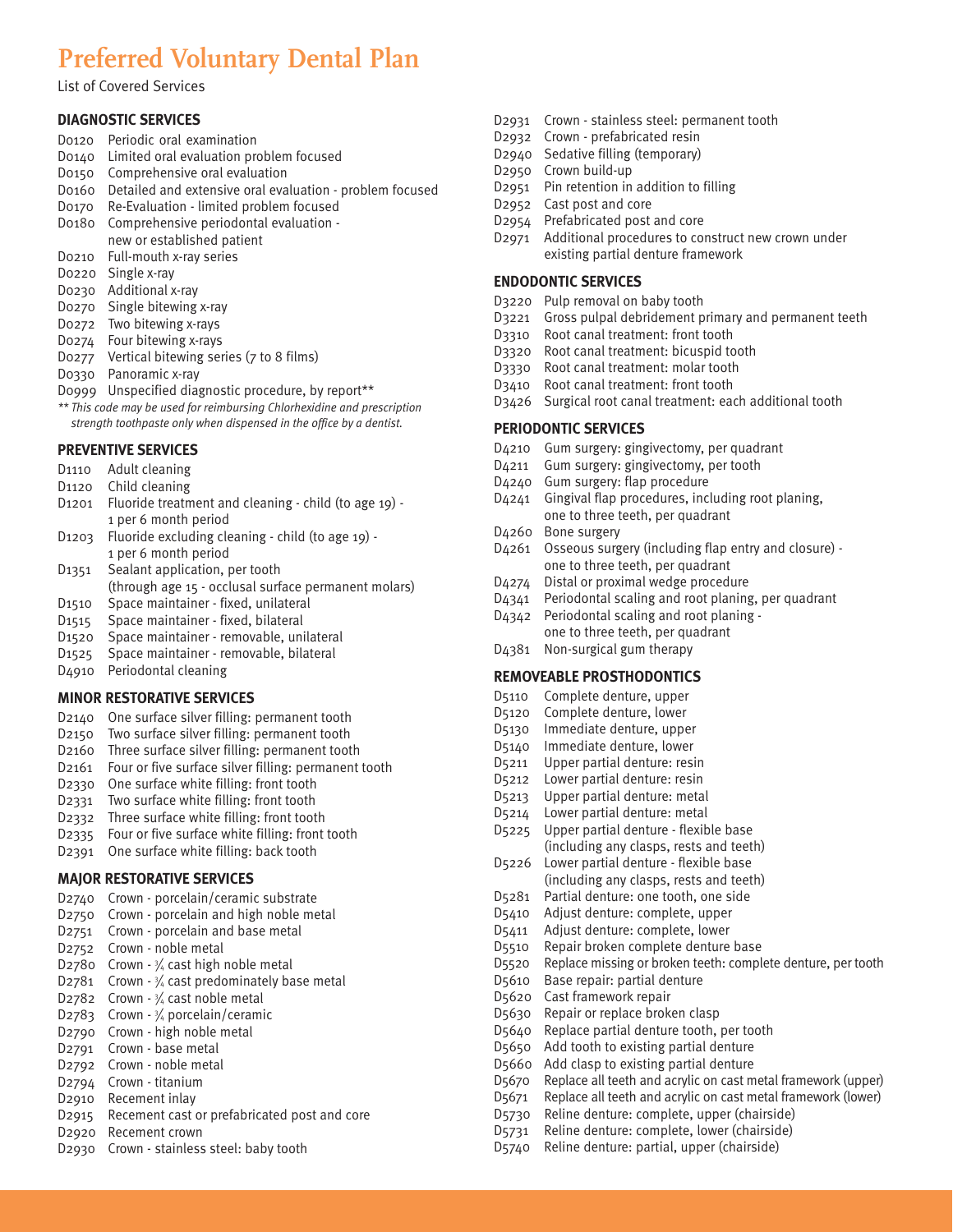#### List of Covered Services (continued...)

- D5741 Reline denture: partial, lower (chairside)
- D5750 Reline denture: complete, upper (laboratory)
- D5751 Reline denture: complete, lower (laboratory)
- D5760 Reline denture: partial, upper (laboratory)
- D5761 Reline denture: partial, lower (laboratory)

#### **FIXED PROSTHODONTICS**

- D6010 Surgical placement of implant body: endosteal implant
- D6210 Bridge pontic: high noble metal
- D6211 Bridge pontic: base metal
- D6212 Bridge pontic: noble metal
- D6214 Pontic titanium
- D6240 Bridge pontic: porcelain with high noble metal
- D6241 Bridge pontic: porcelain with base metal
- D6242 Bridge pontic: porcelain with noble metal
- D6545 Retainer cast metal for acid etch bridge
- D6710 Crown indirect resin based white
- D6750 Crown porcelain with high noble metal
- D6751 Crown porcelain with base metal
- D6752 Crown porcelain with noble metal
- D6780 Crown  $-3/4$  cast high noble metal
- D6781 Crown  $\frac{3}{4}$  cast predominately base metal
- D6782 Crown  $-3/4$  cast noble metal
- D6790 Crown cast high noble metal
- D6791 Crown cast base metal
- D6792 Crown cast noble metal
- D6794 Crown titanium
- D6930 Recement bridge
- D6970 Cast post and core in addition to bridge retainer
- D6971 Cast post as part of bridge retainer
- D6972 Prefabricated post and core in addition to bridge retainer
- D6973 Core build-up for retainer, including any pins

#### **ORAL AND MAXILLOFACIAL SURGERY**

- D7111 Coronal remnants decidious (baby) tooth
- D7140 Extraction, erupted tooth or exposed root
- (elevation and/or forceps removal)
- D7210 Surgical tooth removal
- D7220 Impacted tooth removal: soft tissue
- D7230 Impacted tooth removal: partially bony
- D7240 Impacted tooth removal: completely bony
- D7241 Removal of impacted tooth completely bony, with unusual surgical complications
- D7250 Root recovery
- D7285 Biopsy of hard tissue
- D7286 Biopsy of soft tissue
- D7287 Oral Exfoliative Cytology (brush biopsy)
- D7288 Brush biopsy transepithelial sample collection
- D7310 Bone recontouring (done with extractions)
- D7320 Bone recontouring (done without extractions)
- D7412 Excision of benign lesion, complicated
- D7415 Excision of malignant lesion, complicated
- D7471 Excision bone tissue
- D7472 Removal of torus palatinus
- D7473 Removal of torus mandibularis
- D7485 Surgical reduction of osseous tuberosity
- D7510 Incision and drainage of abscess
- D7511 Incision and drainage of abscess intraoral soft tissue complicated (includes drainage of multiple fascial spaces)
- D7771 Alveolus closed reduction stabilization of teeth
- D7960 Frenulectomy (frenectomy or frenotomy)
- D7963 Frenuloplasty
- D7972 Surgical reduction of fibrous tuberosity

#### **ADJUNCTIVE GENERAL SERVICES**

- D9110 Emergency treatment for the relief of pain
- D9220 General anesthesia: up to 30 minutes
- D9221 General anesthesia: each additional 15 minutes
- D9241 Intravenous sedation: up to 30 minutes
- D9242 Intravenous sedation: each additional 15 minutes

*This information should be used only as a guideline for your dental benefits plan. For detailed information on your group's plan, riders, terms and conditions, or limitations and exclusions, please see the Subscriber Certificate. Copies of the Subscriber Certificate are available through your benefits administrator.*

### **Identification Cards**

Two identification cards from Delta Dental will be mailed to your home shortly after your enrollment. Both cards are issued in the subscriber's name, but can be used by everyone covered under the Delta Dental PPO Voluntary Plan. Simply provide your dentist with the information that is printed on your ID card at your next dental office visit.

## **Choosing a Dentist**

You'll enjoy great benefits when you receive your dental care from a Delta Dental PPO network dentist, including:

- Lower out-of-pocket costs: Participating dentists agree to accept reduced fees for their services. Since your co-payments are based on these fees, you pay lower out-of-pocket costs than you would if you went to an out-of-network dentist.
- No claims processing: Participating dentists will prepare and submit claims for you.
- Direct Payment: Delta Dental pays the dentist directly, so you don't have to pay the covered amount up front and wait for a reimbursement check.

To find out if your dentist is part of the Delta Dental PPO network, check the *Directory of Participating Dentists* or visit our web site at www.deltadentalma.com. You can also call our Customer Service department at 1-800-872-0500.

## **The Claims Process for Delta Dental PPO Dentists**

- $\blacksquare$  Simply provide your dentist with the information that is printed on your ID card.
- $\blacksquare$  The dentist will submit your claim and be paid directly by Delta Dental.
- If you have a patient responsibility, Delta Dental will send you an Explanation of Benefits (EOB) detailing what Delta Dental paid the dentist under your plan's coverage and your remaining patient balance, which you pay directly to the dentist.
- You are responsible for any co-payments and deductibles.
- If you receive a treatment that is not covered under your plan, you may be billed at the dentist's normal rate rather than Delta Dental's negotiated rate. **Also, if you receive a treatment after you have exhausted your maximum or if you receive a treatment which will cause you to exceed your maximum, you may be billed at the dentist's normal rate rather than Delta Dental's negotiated rate.** To avoid any unexpected out-of-pocket expenses, we recommend that you visit Delta Dental's web site at www.deltadentalma.com or call Customer Service at 1-800-872-0500 to determine your remaining benefits.

#### **About Non-Participating Dentists and Out-of-Network Coverage**

Your Delta Dental PPO Voluntary Plan provides coverage for services received from dentists who don't participate in the Delta Dental PPO network. However, your out-of-pocket expenses may be more. Please refer to the *Coverage Section* at the beginning of this document for your out-of-network coverage levels. Out-of-network coverage is only available for those services covered by your Delta Dental PPO Voluntary Plan, and it is subject to the same limitations and exclusions.

## **Delta Dental of Massachusetts Delta Dental Massachusetts**